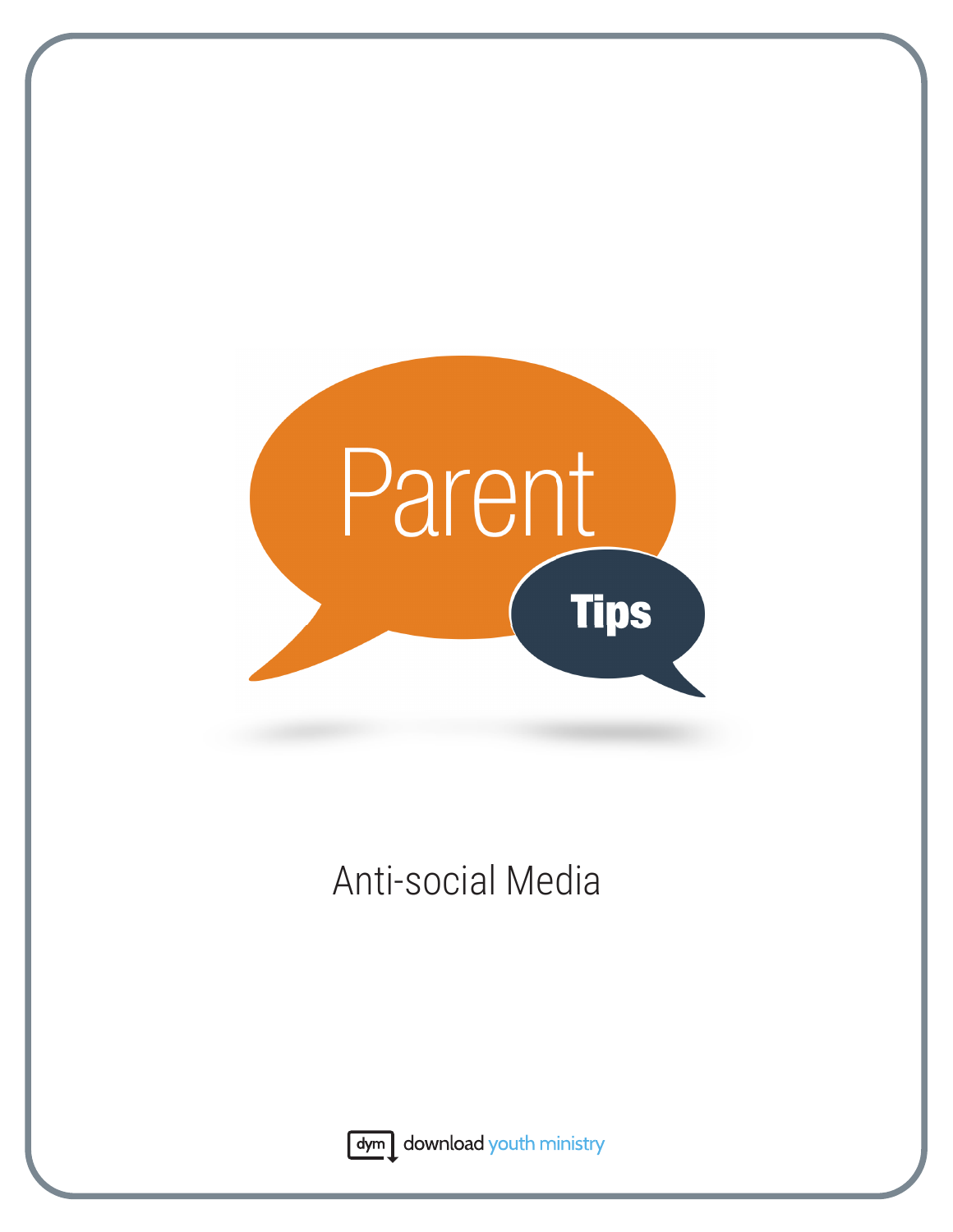## Anti-social Media

## **The more kids spend on social media… the less social they become.**



The more kids spend on social media… the less social they become.

It sounds counterintuitive, but it's true. I've been researching youth culture and technology for decades, and I've encountered countless studies about young people spending too much time staring at their phones, tablets and every other type of screen imaginable. Even today's video game systems offer interactive and chatting components. All over the country teens and tweens are sitting in front of a TV screen, wearing a headset, and talking with people they've never even met face-to-face as they explore a virtual world together. This might scare parents on many levels, but one bi-product of all this screen communication is that the more young people spend communicating via texting and IM, the less they recognize real life face-to-face social cues.

For example, in 2014, UCLA did an eye-opening study (1) where they observed kids who were unplugged and media-free for 5 days at an outdoor camp. By the end of the 5 days, these kids were better able to understand emotions and nonverbal cues than kids who were plugged in to a normal media diet. What does this mean? It simply suggests that real-life face-to-face conversations are superior. Yes, even when we use emojis—the digital slang of the new Millennium—digital communication isn't as powerful as good ol' fashioned face-to-face.

Similarly, researchers witnessed this reality clearly in a bonding experiment (2) where people engaged in conversation with friends four different ways: in person, video chat, audio chat and instant messaging. As you can probably imagine, bonding was measured and differed "significantly across the conditions." The greatest bonding occurred during the in-person interaction, followed by video chat, audio chat and then IM, in that order.

Good ol' fashioned face-to-face communication always wins.

When today's young people focus on digital connections as their primary social connections, the results are always negative. Research shows that many young people are basing their own self worth and value through online affirmation. In other words, "Did they like my Instagram post? Why not?" The result is too much time trying to impress an online audience and a decline in intimate friendships (3). In other words, many young people today are substituting true friendships with online "friends."

This even has ramifications into the dating world. A new study from researchers at Stanford and Michigan State found that couples who met online are less likely to stay together longterm (4) than those who meet offline.